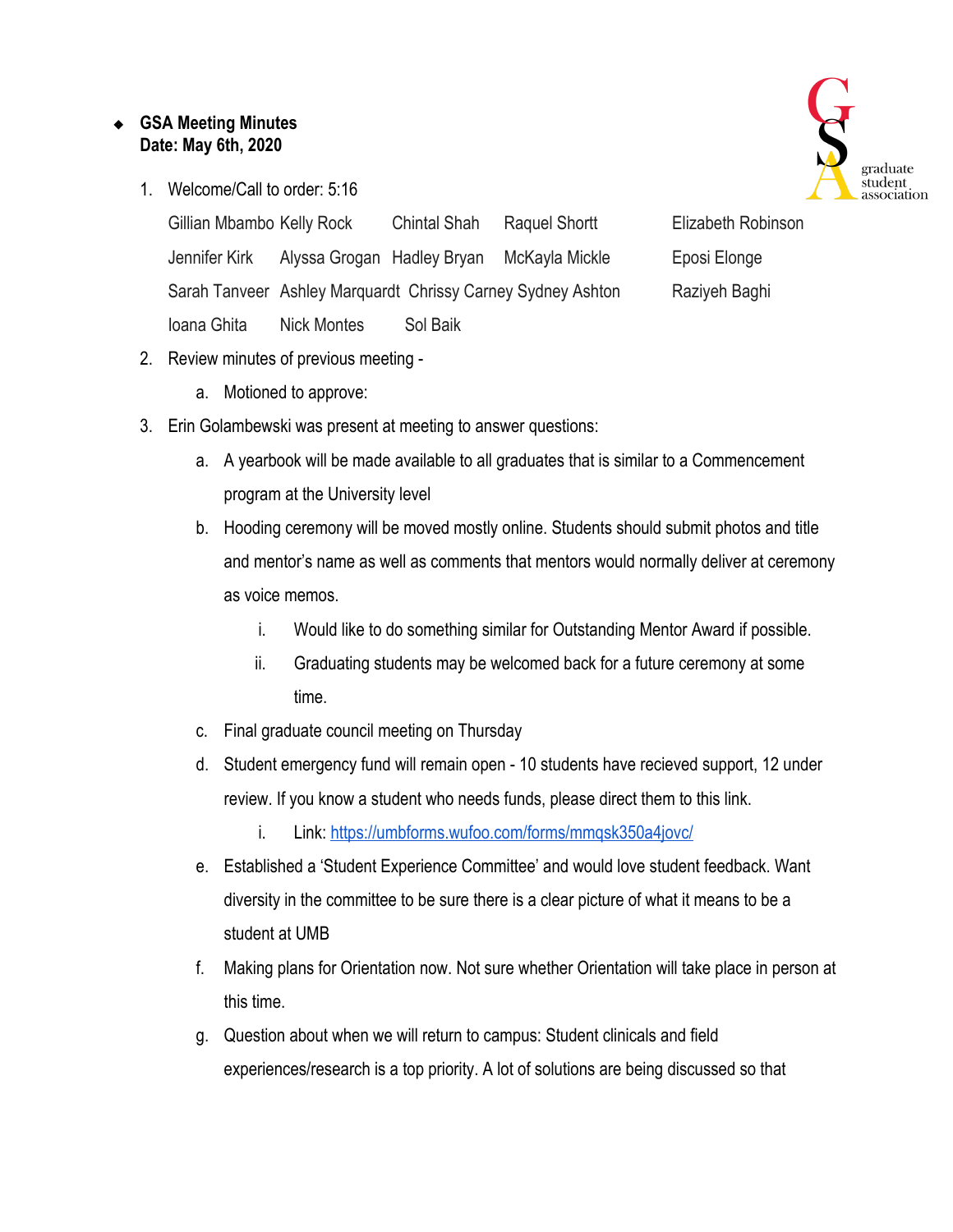students can receive their degrees without a delay. No decisions have been made. Will be meeting with President on Monday to discuss further.

h. There is no answer regarding classes in the fall: Likely will be more online courses in the Fall than is typical. Courses that can be done online we will try to do online. Other campuses may have different options you should explore.

## 4. Reports

- a. President
	- i. Announcements
		- 1. Reps for next year- send template email out with meeting minutes
		- 2. Bake Your Thesis- **April 16th CANCELLED**
			- a. Keep in mind for next year
		- 3. Plant Swap Social **POSTPONED**
			- a. Hope that we can reschedule as a fall event
	- ii. Meet & Confer Committee- GSA members meet with Grad School Admin staff to talk about student needs and issues
		- 1. Next Meeting (hopefully May- still scheduling a webex meeting)
		- 2. Agenda items for next meeting?:
			- a. Student Stipend: Stipends are set by each Program. Drafted email with our stance was sent to the Graduate School for consideration. Graduate School leadership has shown general support
				- i. Will bring up at GAAC meeting if we don't receive update
			- b. Campus Smoking Policy
			- c. Chief Cary phone call Friday (4/3)
				- i. Pratt Street garage already on Chief Carey's agenda (brought up by faculty senate) - no timeline but hopefully before people get back
				- ii. Update on hiring new officers- 18 hired and looking for 12 more people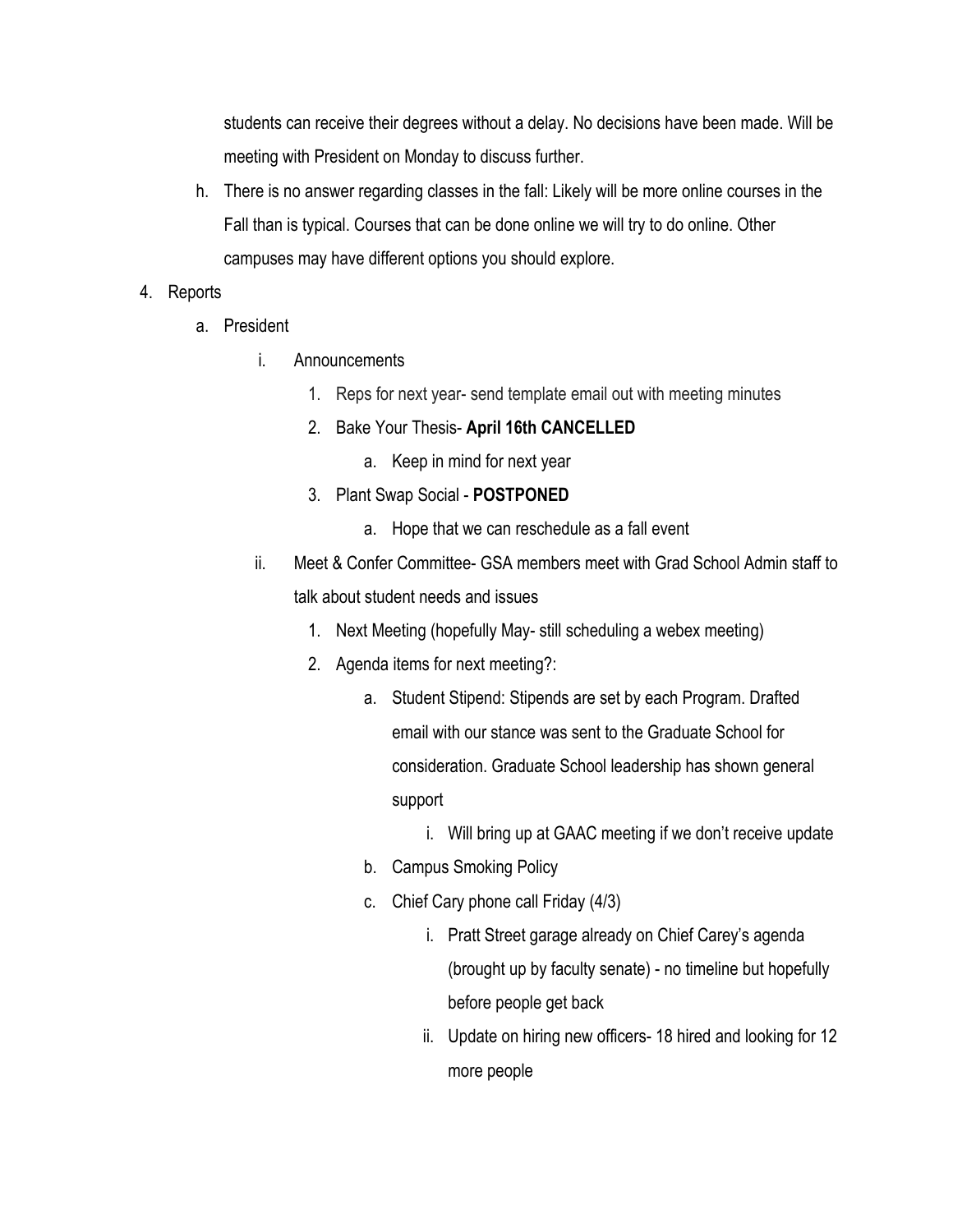- iii. Chief Cary cell #: 410-274-4385
- d. Will bring up summer and non-semester parking options for graduate students
- e. Anything else to be discussed?

## b. Vice President

- i. Announcements
	- 1. Social Activities Committee:
		- a. All socials are postponed (TBD if we are having events in the fall)
	- 2. USGA Announcements:
		- a. Any questions or concerns about COVID-19 and UMB? Check out UMB's coronavirus [website](https://www.umaryland.edu/coronavirus/)
		- b. Keep an eye out for UMB virtual events in The Elm or Campus Life Weekly
- c. Treasurer
- 1. Current Balance: \$12,243.26
	- a. GRC checks
		- i. Please email [umb.gsa.treasurer@gmail.com](mailto:umb.gsa.treasurer@gmail.com) with the address you'd like me to use.
- 2. Student Group Funding: ISPE please contact me for reimbursement. Name needed is who will be receiving the reimbursement so that we are sure the funds are getting to whomever sent the money.
- 3. Updating Travel Reimbursement Putting to Vote
	- a. Increase maximum amount to \$500
	- b. Include application before attending conferences:
	- c. "Tentative Award Upon Presentation of Receipts. The GSA is accepting travel applications prior to conference attendance on the basis of anticipated costs. The application and corresponding abstract will be judged and given a maximum award value, all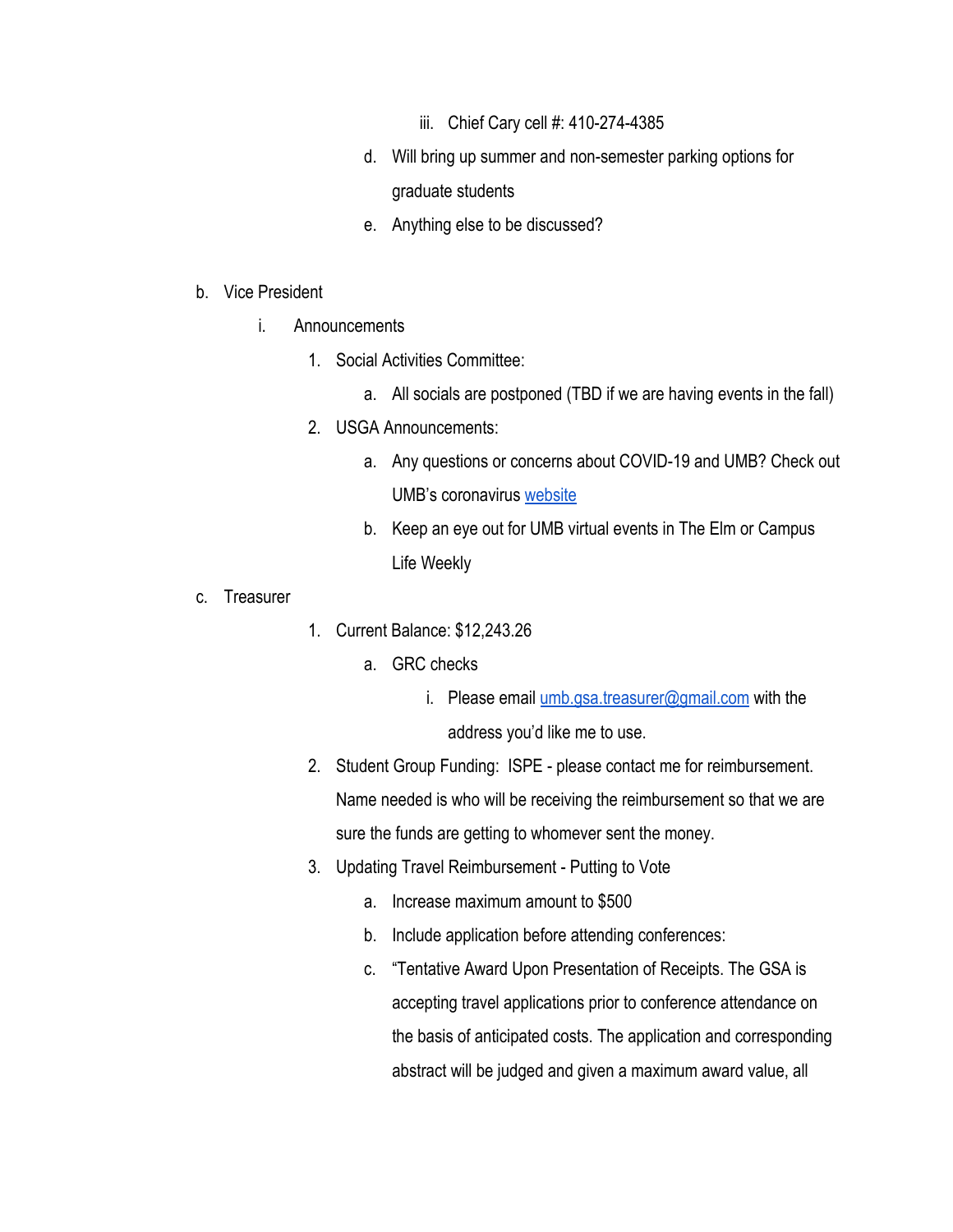travel receipts must be submitted in a single pdf document including conference registration and accepted abstract after the conference in order to receive the funding. Costs reimbursed will not exceed the awarded value. Awards given prior to conference travel can be submitted one application quarter prior to the anticipated travel. Reimbursement based awards will be given precedence in the application Quarter."

- d. When can pre-applications be applied?
	- i. In the Quarter before travel
	- ii. Quarters are 1:July, Aug ,Sept **Due:** Oct 15

2: Oct, Nov, Dec **Due:** Jan 15

3: Jan, Feb, March **Due:** April 15

4: April, May, June **Due:** July 15

- iii. Depending on availability reimbursement awards will be given precedence over pre-applications. The awarded funds are to be taken from the applied quarter (not the traveled quarter), depending on demand the funding quarter may be in the anticipated travel time period.
- iv. Discussed possibility of moving to only pre-applications, with an overlap period between where they would be split 50/50 between pre- and post-applications for funding.
- v. Proposed new timelines:
	- 1. Q1 Jan-March (deadline Dec. 15)
	- 2. Q2. April-June (deadline March 15)
	- 3. Q3. July-Sep (deadline June 15)
	- 4. Q4. Oct-Dec (deadline Sept 15)
- vi. Will be clarifying rules and voting on the changes in June
- d. Secretary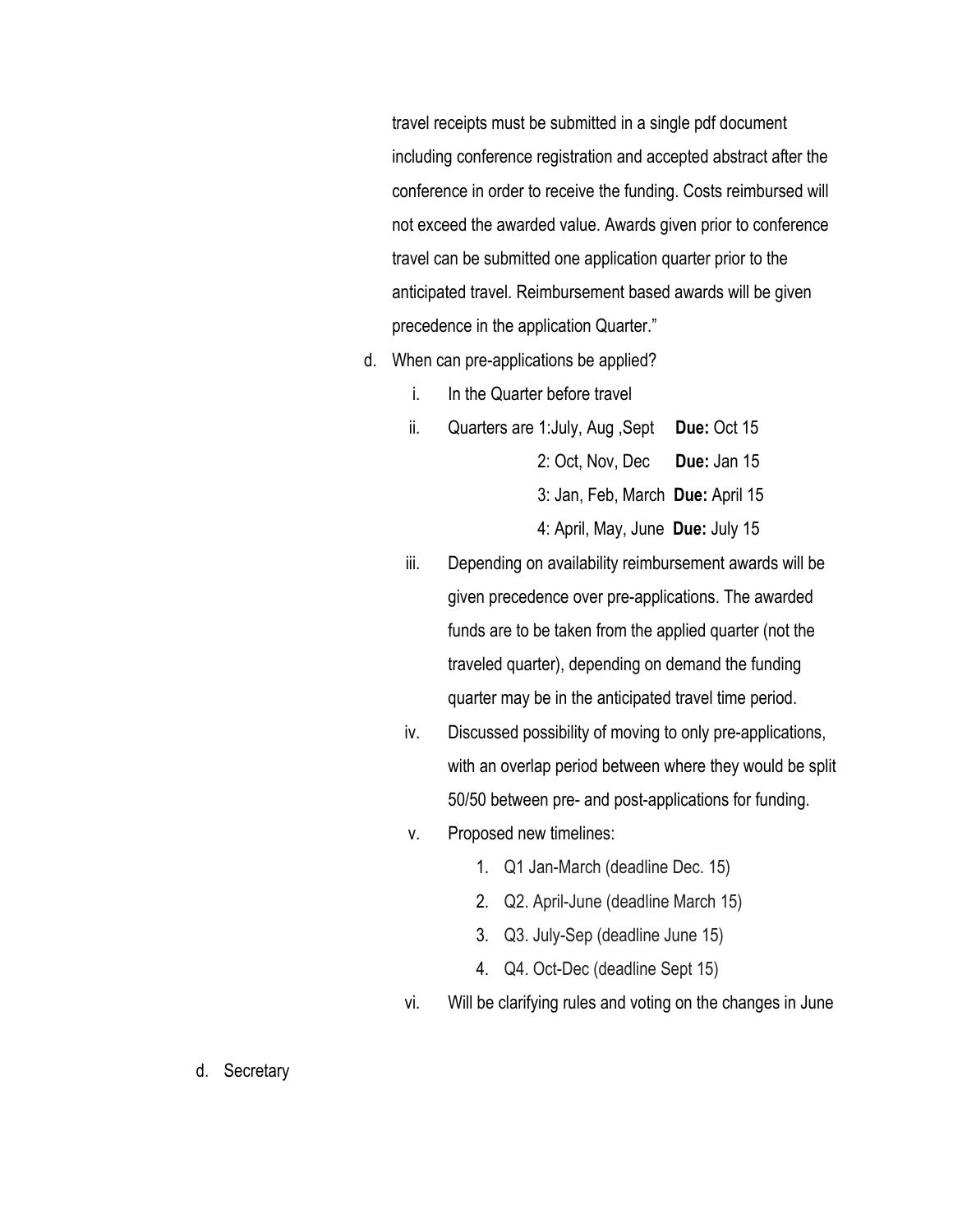- i. Announcements: None
- e. Grad Council rep
	- i. Announcements:
		- 1. Received 10 applications for Outstanding Mentor Award, currently scoring and will have a decision by the second week of May! Any suggestions on publicly awarding this individual since there's no hooding ceremony?
	- ii. U of M grad council:
		- 1. Tomorrow (May 7th)
		- 2. No updates from previous meeting: Discussion of how to conduct classes in the Fall
- f. PR
- i. Announcements: Last grad gazette for the semester went out last week!
	- 1. <https://www.graduate.umaryland.edu/gsa/gazette/>
	- 2. Looking for volunteers to participate in a COVID-19 vaccine study!
	- 3. Tomorrow there is a presentation for the President's Fellows from 3-4. Several graduate students will be presenting their findings on how to implement the Core Values.
- ii. Communications Committee
	- 1.
- iii. Volunteer Committee:
	- 1.
- g. Meyerhoff: No updates
- h. NOVA: No updates
- 5. Old Business:
	- a. Graduate Student Lounge Update
		- i. Administration is still moving to 1st floor Lexington by this April. We will not move there because the new building will be completed within 1.5 years so it would be a waste of money
- 6. New Business: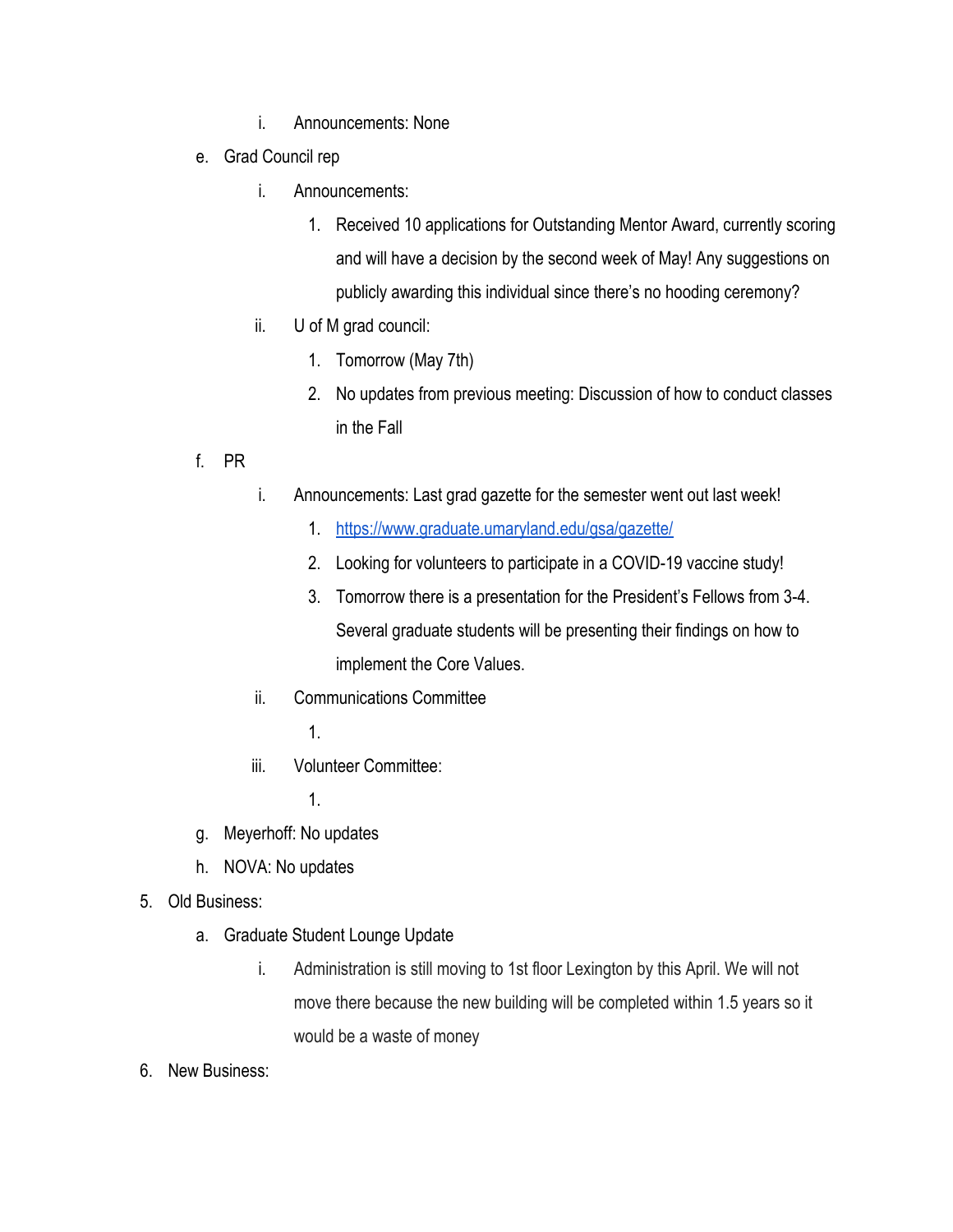- a. Outstanding rep winner: Hadley Bryan
- b. E-board nominations for next year! We will vote directly following this meeting and an email with results will be sent out. People can self-nominate or nominate someone else. All nominees must accept the nomination (an email to umb.gsa.president.com will suffice). Nominations will be accepted up until the position is voted upon during the May meeting. You can abstain from voting. Deadline for voting will be one week from now. Current nominations are listed below:
	- i. President Emily Smith (accepted) Emily briefly shared that she has enjoyed being VP this year. Hopes that socials will be able to happen in the coming year. This experience has helped her realize that she enjoys advocating for graduate students and looks forward to the opportunity to do so as president.
	- ii. Vice President Lauren McCarthy (accepted) Lauren had fun on her first year on exec board and learned a lot planning events like the GRC. She's excited for the opportunity to represent grad student and attend USGA events and use her previous event planning experience for the benefit of students in the fall and spring.
	- iii. Treasurer Gillian Mbambo (accepted) Gill has been a rep for her program for two years, and is interested in treasurer position so she can be more involved in GSA. Has been in the finance committee for the past year. Has been the coordinator for journal club which has given experience in financial planning and management. Would love the opportunity to be on the E-Board!
	- iv. Secretary Hadley Bryan (accepted) Hadley has been on GSA as a rep for the past two years. Has been on the GRC committee for the past two years so has experience. Wants to start more research-based events that are more casual than the GRC, but is open to new ideas!
	- v. Public Relations Officer Sydney Ashton (accepted) Sydney has been pretty heavily involved in outreach organizations since undergrad. Is a part of NOVA at UMB which has given her experience with outreach and volunteering. Was recently given approval to start a Twitter account for these purposes by UMB.